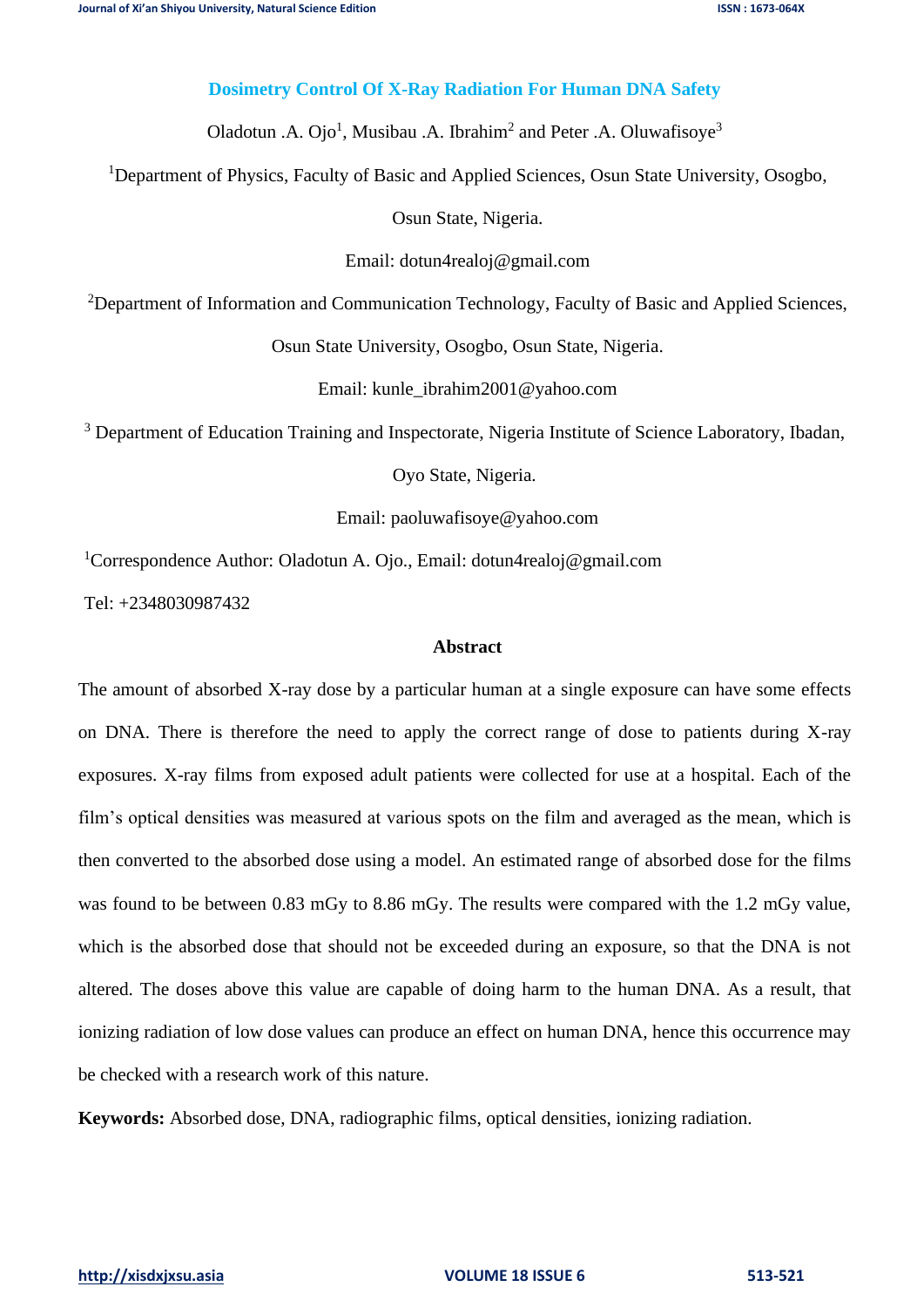## **1. Introduction**

Radiation can be produced in X-ray machine or a radionuclide. There may be some hazard in exposure to these form of radiation to human tissues [\(https://bioethicarchive.georgetown.edu](https://bioethicarchive.georgetown.edu/) 2020). Molecules of living tissues are enormous, and they operate by chemical reactions. The proper functionality is based on the structure or shape of the molecules. Any alteration in the bonds can result in change of their composition. A single dose of ionizing radiation can have enough energy to break chemical bonds of given molecules. Thus, with this potency, ionizing radiation been focused on a small area can disrupt chemical bonds (Caliskan and Caliskan 2018). DNA (Deoxyribose Nucliec Acid) is the most important molecules of all in the human body. It is a very useful tool to estimate the popularity of the history of genetical and material lineage and other functions (Towarnicki and Ballard 2020). The effects of DNA alteration can be transferred from parents to offspring, due to ionizing radiation overdose exposure on the tissue (Hanson and Skinner 2016, Miska and Ferguson 2016). The amount of dose at exposures to patients should be handled and estimated carefully by physicians prescription in order to prevent any harm (Kumagai et al. 2018). It takes much longer for the biological effects of ionizing radiation to become apparent. Appropriateness of imaging must be evaluated by every physician ordering those images to minimize future harm to the patient (Kumagai et al. 2018). There are some examples of over exposure, like sun tanning and skin cancer (Vaiserman et al. 2018). The sensitivity of tissues and organs determines the extent of the damage caused by the amount of radiation dose (WHO 2016). Sickness caused by over exposure have some symptoms like bleeding, hair loss, nausea and vomiting, confusion, fainting, mouth sores, skin sores and diarrhea (American Cancer Society 2015). The result of error in DNA occurs when cancer is not killed but the cell and this can help us understand how X-ray radiation can cause a damage to DNA (Campbell 2016). The effects of gene mutations caused by Ionizing Radiation (IR) can be an accumulated one from parents to offspring (Adewoye et al. 2015). The objective of this research work is to estimate the amount of dose that is applied at the point of x-ray exposures to patients, and use the value to check for the likelihood of excessiveness that could cause any form of alterations in a human DNA. This can serve as a form of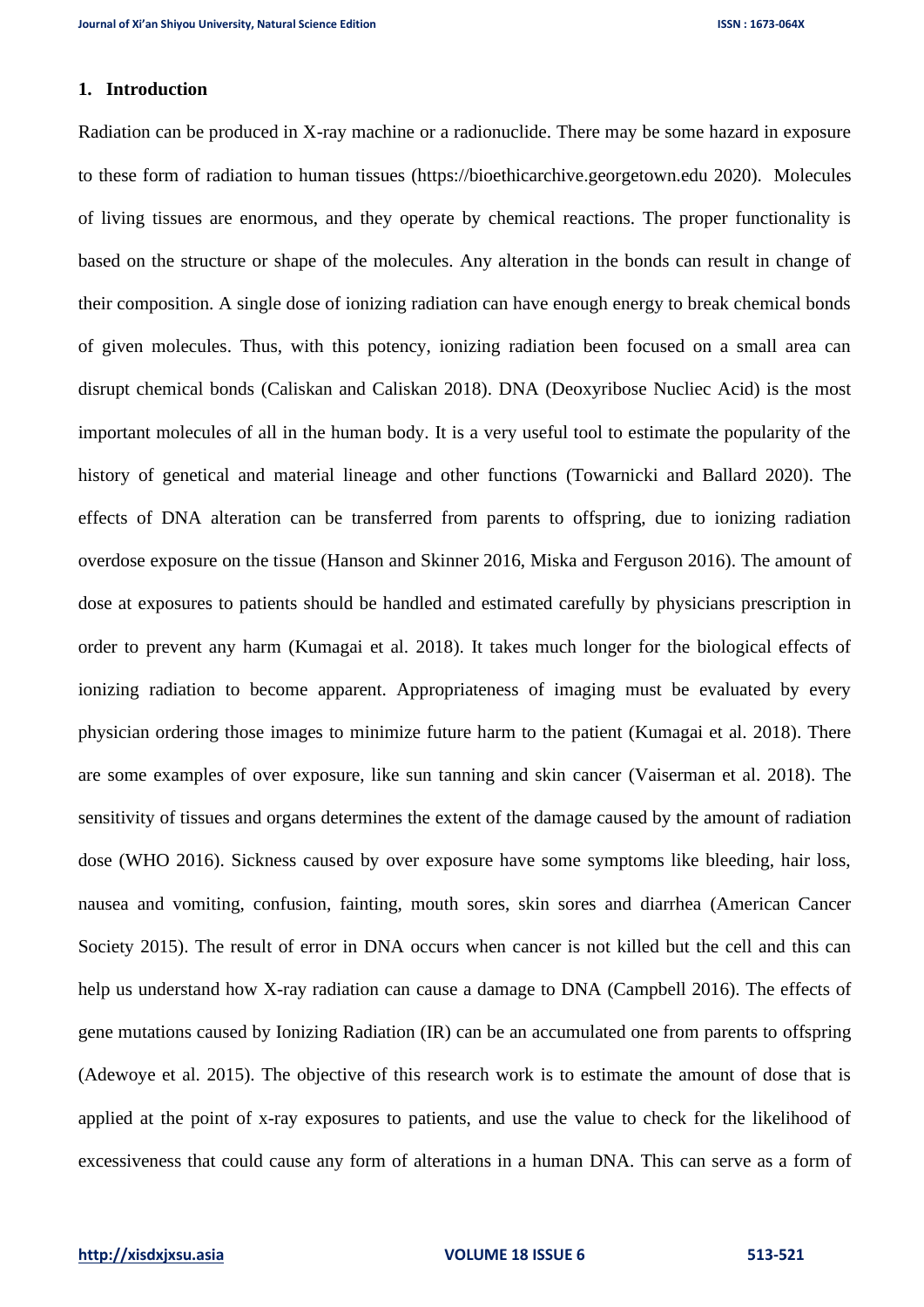Quality Assurance (QA) and Quality Control (QC) measure in X-ray radiology, to safeguard human DNA alterations.

## **2. Materials and Methods**

X-ray film samples numbering thirty six (36) were collected for use, from a hospital in Nigeria. A film densitometer was employed to measure the optical densities (D) of each film at various spots. The level of how dark or black an X-ray film is, is known as the optical density (D). The optical densities were measured at various spots on each film as  $D_1$ ,  $D_2$ ,  $D_3$ ,  $D_4$ ,  $D_5$  and recorded. Its mean is then found as mean optical densities (MD). These MD's are afterwards converted to the amount of X-ray radiation dose absorbed by each patient, in milliGray (mGy). The deviation in standard were also calculated as SD for every optical density. A diagram of the measurement of the optical densities, at various spots  $D_1$ ,  $D_2$ ,  $D_3$ ,  $D_4$  and  $D_5$  is shown in Figure 1.



Figure 1. Schematic representation of measurements of optical densities at various spots on an X-ray film.

The relationship between the mean optical density (MD) and received dose X (Teymurazyan 2003), is given by:

$$
MD = D_{max}[1 - e^{-kX}] \tag{1}
$$

Where  $D_{Max}$  is the maximum optical density = 4 and k = 9.36, which is the conversion constant.

Substituting for  $D_{Max}$  and k in (1) gives:

$$
MD = 4[1 - e^{-9.36X}] \tag{2}
$$

We can now solve (2) for X, to give:

$$
X = \left(-\frac{1}{9.36}\right) \log_e \left(1 - \frac{MD}{4}\right) \tag{3}
$$

Equation (3) represents the value of the absorbed X-ray radiation dose by each patient during examination. The name of the X-ray machine is GEC ROENTGEN 500, General Electric, made in

#### Japan.

#### **[http://xisdxjxsu.asia](http://xisdxjxsu.asia/) VOLUME 18 ISSUE 6 513-521**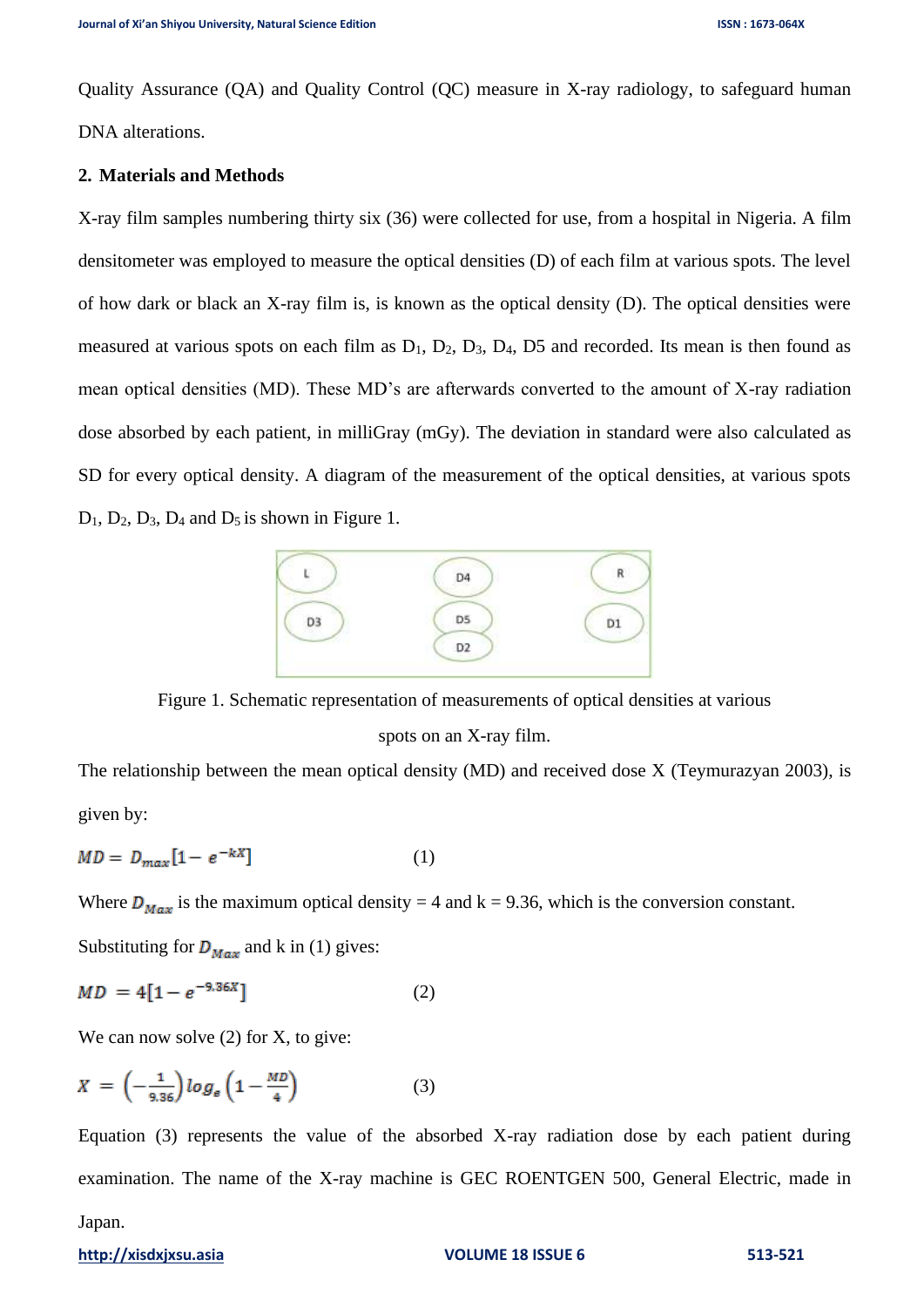# **3. Results and Discussion**

Table 1 presents the results of the measured optical densities as D1, D2, D3, D4 and D5. The Total Optical Density (TOD), Mean Optical Densities (MD), Standard Deviation (SD) and the estimated received absorbed X-ray radiation dose, X (mGy).

The effects of X-ray radiation absorbed dose received by patients at a single exposure have been investigated. The absorbed dose values X, varied throughout the X-ray radiographic films. The higher the optical density of the film, the more the value of the absorbed dose. The range of absorbed dose values for the films was found to be between 0.83 mGy to 8.86 mGy. A received absorbed dose of 1.2 mGy or higher has been found to be capable of causing some harmful effects on human DNA (Rothkamm and Lobrich 2003, Shimura and Kojima 2018). Figures 2a to 2f represents the bar chart of the absorbed dose X (mGy) and measured Mean Optical Densities (MD), for the entire thirty six (36) patients' radiographic films.

|                |                |                |                |                |                |            |                 | Estimated       |
|----------------|----------------|----------------|----------------|----------------|----------------|------------|-----------------|-----------------|
| <b>FILM</b>    |                |                |                |                |                |            |                 | Absorbed Dose X |
| S/N            | D <sub>1</sub> | D <sub>2</sub> | D <sub>3</sub> | D <sub>4</sub> | D <sub>5</sub> | <b>TOD</b> | $MD \pm SD$     | (mGy)           |
| 1              | 1.60           | 1.52           | 1.44           | 0.14           | 1.41           | 6.11       | $1.22 \pm 0.61$ | 3.89            |
| $\overline{2}$ | 0.86           | 2.20           | 2.04           | 0.83           | 1.54           | 7.47       | $1.49 \pm 0.64$ | 5.00            |
| $\overline{3}$ | 1.18           | 0.43           | 0.43           | 3.06           | 0.62           | 5.72       | $1.14 \pm 1.11$ | 3.60            |
| $\overline{4}$ | 2.70           | 2.06           | 2.96           | 2.33           | 1.22           | 11.27      | $2.25 \pm 0.67$ | 8.86            |
| 5              | 0.13           | 0.27           | 0.34           | 0.19           | 0.56           | 1.49       | $0.30 \pm 0.17$ | 0.83            |
| 6              | 3.52           | 1.30           | 0.95           | 1.12           | 0.84           | 7.73       | $1.55 \pm 1.12$ | 5.22            |
| $\overline{7}$ | 0.55           | 0.57           | 0.86           | 0.19           | 0.20           | 2.37       | $0.47 \pm 0.28$ | 1.35            |
| 8              | 0.42           | 0.54           | 0.63           | 0.34           | 3.43           | 5.36       | $1.07 \pm 1.32$ | 3.33            |
| 9              | 2.02           | 2.00           | 1.36           | 1.04           | 1.27           | 7.69       | $1.54 \pm 0.45$ | 5.19            |
| 10             | 1.19           | 0.52           | 0.19           | 0.38           | 0.44           | 2.72       | $0.54 \pm 0.38$ | 1.56            |
| 11             | 1.12           | 0.76           | 1.76           | 1.73           | 0.85           | 6.22       | $1.24 \pm 0.48$ | 3.98            |
| 12             | 1.37           | 3.93           | 0.59           | 1.07           | 0.24           | 7.20       | $1.44 \pm 1.46$ | 4.77            |
| 13             | 0.52           | 0.51           | 0.30           | 0.33           | 0.89           | 2.55       | $0.51 \pm 0.24$ | 1.46            |
| 14             | 1.92           | 1.51           | 1.50           | 0.44           | 0.40           | 5.77       | $1.15 \pm 0.69$ | 3.64            |
| 15             | 2.77           | 3.56           | 0.14           | 2.70           | 1.31           | 10.48      | $2.10 \pm 1.36$ | 7.93            |
| 16             | 0.82           | 0.39           | 0.40           | 1.26           | 1.03           | 3.90       | $0.78 \pm 0.38$ | 2.32            |
| 17             | 1.15           | 0.17           | 0.39           | 1.30           | 0.31           | 3.32       | $0.66 \pm 0.52$ | 1.94            |
| 18             | 0.58           | 0.83           | 0.62           | 1.39           | 0.68           | 4.10       | $0.82 \pm 0.33$ | 2.45            |
| 19             | 1.02           | 0.03           | 0.40           | 0.86           | 0.58           | 2.89       | $0.58 \pm 0.39$ | 1.67            |
| 20             | 0.49           | 1.55           | 0.71           | 2.15           | 1.20           | 6.10       | $1.22 \pm 0.66$ | 3.89            |
| 21             | 0.91           | 1.11           | 0.50           | 1.13           | 1.94           | 5.59       | $1.12 \pm 0.52$ | 3.50            |
| 22             | 2.23           | 2.16           | 2.16           | 0.32           | 0.68           | 7.55       | $1.51 \pm 0.93$ | 5.06            |
| 23             | 0.55           | 0.94           | 1.11           | 2.35           | 0.52           | 5.47       | $1.09 \pm 0.75$ | 3.41            |
| 24             | 1.00           | 0.44           | 2.22           | 0.96           | 2.59           | 7.21       | $1.44 \pm 0.92$ | 4.78            |
| 25             | 0.68           | 1.26           | 0.63           | 0.57           | 0.92           | 4.06       | $0.81 \pm 0.28$ | 2.42            |
| 26             | 2.23           | 2.28           | 2.21           | 2.23           | 0.11           | 9.06       | $1.81 \pm 0.95$ | 6.45            |
| 27             | 0.93           | 1.03           | 0.65           | 0.37           | 1.23           | 4.21       | $0.84 \pm 0.34$ | 2.53            |
| 28             | 0.33           | 1.13           | 0.46           | 1.19           | 0.42           | 3.53       | $0.71 \pm 0.42$ | 2.07            |
| 29             | 0.53           | 0.80           | 0.23           | 0.99           | 0.52           | 3.07       | $0.61 \pm 0.29$ | 1.78            |
| 30             | 1.01           | 2.15           | 1.64           | 1.76           | 2.16           | 8.72       | $1.74 \pm 0.47$ | 6.12            |

Table 1: Measured Optical Densities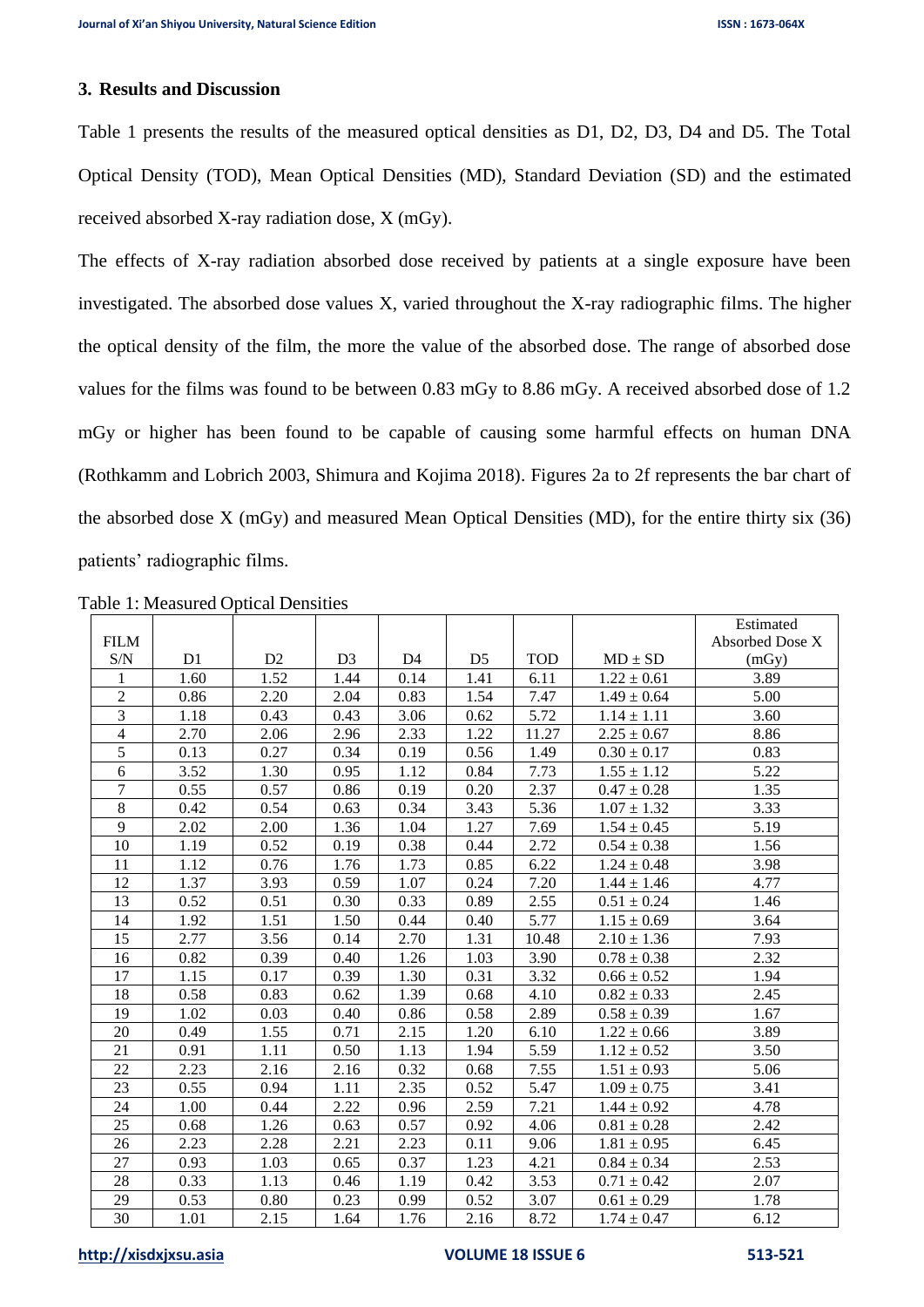| 31 | 1.98 | 1.39 | 1.07 | 0.05 | 1.36 | 5.85  | $1.17 \pm 0.71$ | 3.70 |
|----|------|------|------|------|------|-------|-----------------|------|
| 32 | 2.82 | 0.38 | 0.18 | 0.50 | 1.91 | 5.79  | $1.16 \pm 1.15$ | 3.65 |
| 33 | 0.42 | 2.02 | 0.30 | 0.26 | 1.33 | 4.33  | $0.87 \pm 0.78$ | 2.61 |
| 34 | 1.16 | 1.01 | 1.34 | 1.17 | 3.86 | 8.54  | $1.71 \pm 1.21$ | 5.95 |
| 35 | 2.07 | 2.29 | .86  | 2.02 | 2.22 | 10.46 | $2.09 \pm 0.17$ | 7.91 |
| 36 | 3.17 | 0.37 | 0.41 | 0.40 | 0.18 | 4.53  | $0.91 \pm 1.27$ | 2.74 |



Figure 2a. Absorbed X-ray dose compared with measured mean optical density for film S/N 1 to 6.



Figure 2b. Absorbed X-ray dose compared with measured mean optical density for film S/N 7 to 12.



Figure 2c. Absorbed X-ray dose compared with measured mean optical density for film S/N 13 to 18.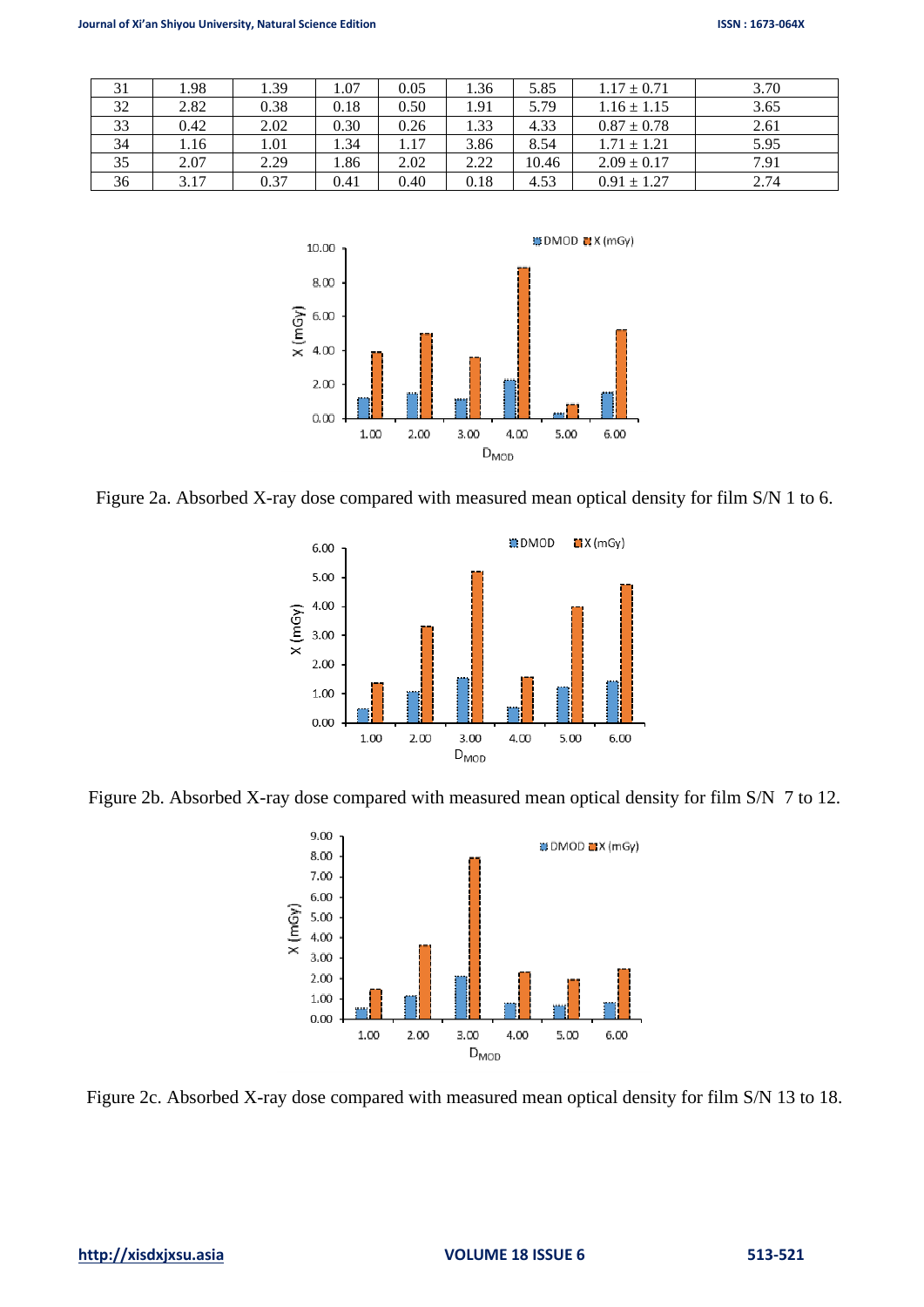

Figure 2d. Absorbed X-ray dose compared with measured mean optical density for film S/N 19 to 24.



Figure 2e. Absorbed X-ray dose compared with measured mean optical density for film S/N 25 to 30.



Figure 2f. Absorbed X-ray dose compared with measured mean optical density for film S/N 31 to 36. Exposures of the human DNA to medical X-ray radiation has been said to have some effects (Lobrich et al.) and if not correctly repaired, this can lead to carcinogenesis and aging of vascular (Giard et al. 2013, Borek et al. 1986).

## **4. Conclusion**

There can be cases of occurrence of increase in overdose of X-ray exposures in diagnostic procedures, which is risky to the human health when it comes to carcinogenic and cardiovascular conditions (Nguyen and Wu 2011, Picano et al. 2014). The side effects caused by low dose of X-ray radiation in

#### **[http://xisdxjxsu.asia](http://xisdxjxsu.asia/) VOLUME 18 ISSUE 6 513-521**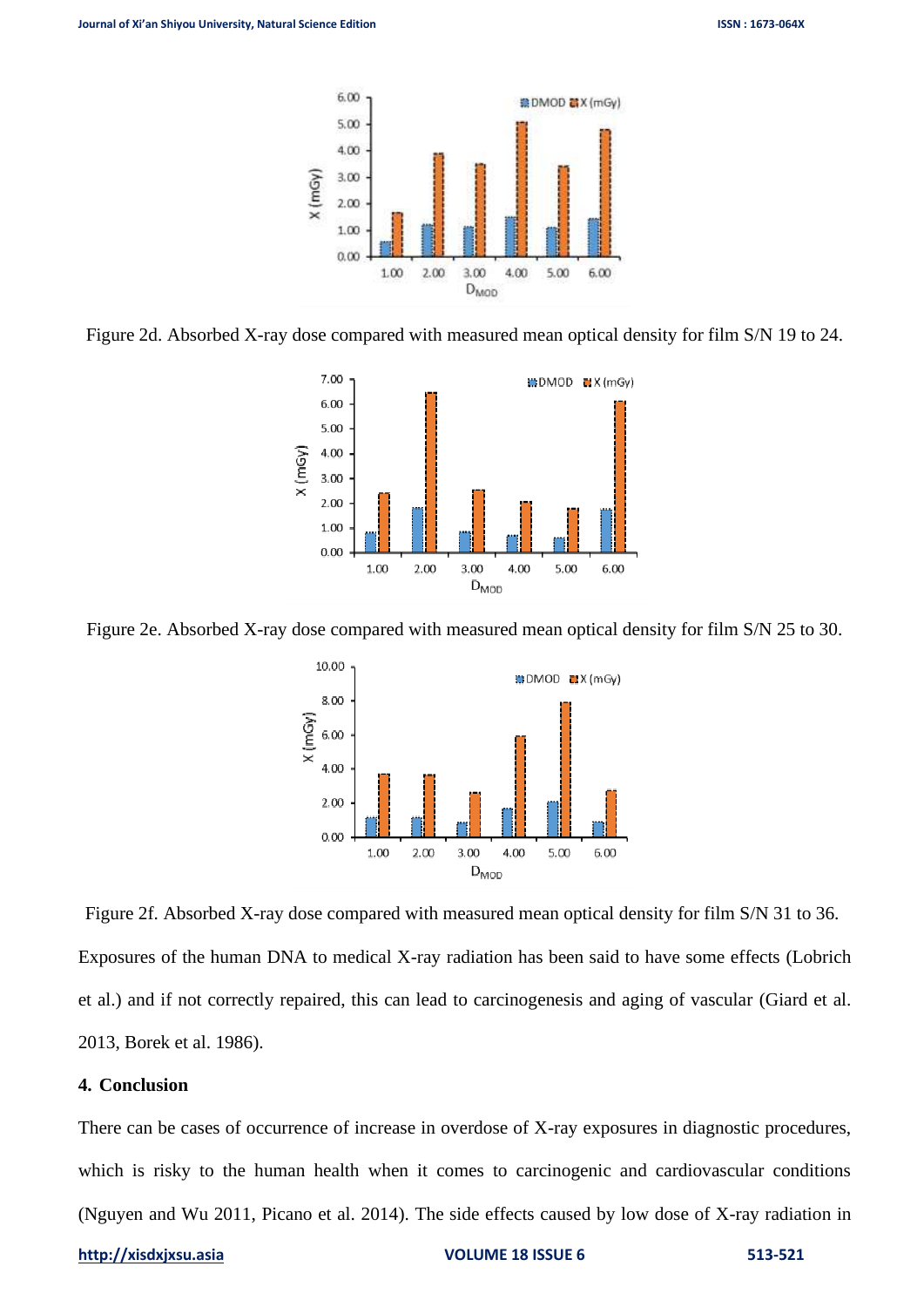diagnostic imaging exposures can be a long-term one on human DNA (Hampton 2006). Hence regular and continuous Quality Assurance (QA) and Quality Control (QC) of the dose estimation should be done to check for the possibility of overdose during X-ray exposures, which can affect or alter the human DNA.

#### **Conflict of Interest**

The authors attest to the fact that there are no conflicts interest on this research work.

#### A**cknowledgement**

The authors would like to thank the Federal Medical Center (FMC) hospital, Nigeria and also the entire staff of the Radiology department, for making available the X-ray radiographic films for use, as well as access to their facilities.

### **References**

[1]. Adewoye A, Lindsay S, Dubrova Y, et al., (2015). The genome - wide effects of ionizing radiation on mutation induction in the mammalian germline. Nat Commun 6, 6884 2015. *Nature communations. https://doi.org/10.1038/ n comm7684.*

[2]. American Cancer Society (2015). Do x- rays and gamma rays cause any other health problems?

[3]. Borek C, Ong A, Mason H, Donahue L and Biaglow JE (1986). "Selenium and vitamin E inhibit radiogenic and chemically induced transformation in vitro via different mechanism". *Proceedings of the National academy of sciences of United States of America*, vol. 83, no. 5, pp. 1490-1494.

[4]. Caliskan B, Caliskan AC (2018). Interaction with matter of ionizing radiation damages (Radials). *Intechopen limited, 5 princes gate court, London*, SW7 2QJ, United Kingdom. DOI: 10.5772 / intechopen.74691.

[5]. Campbell (2016). How ionizing radiation damages DNA and causes cancer. *Wellcome genome campus, Hinxton, Cambridgeshire*, CB10 1SA, UK.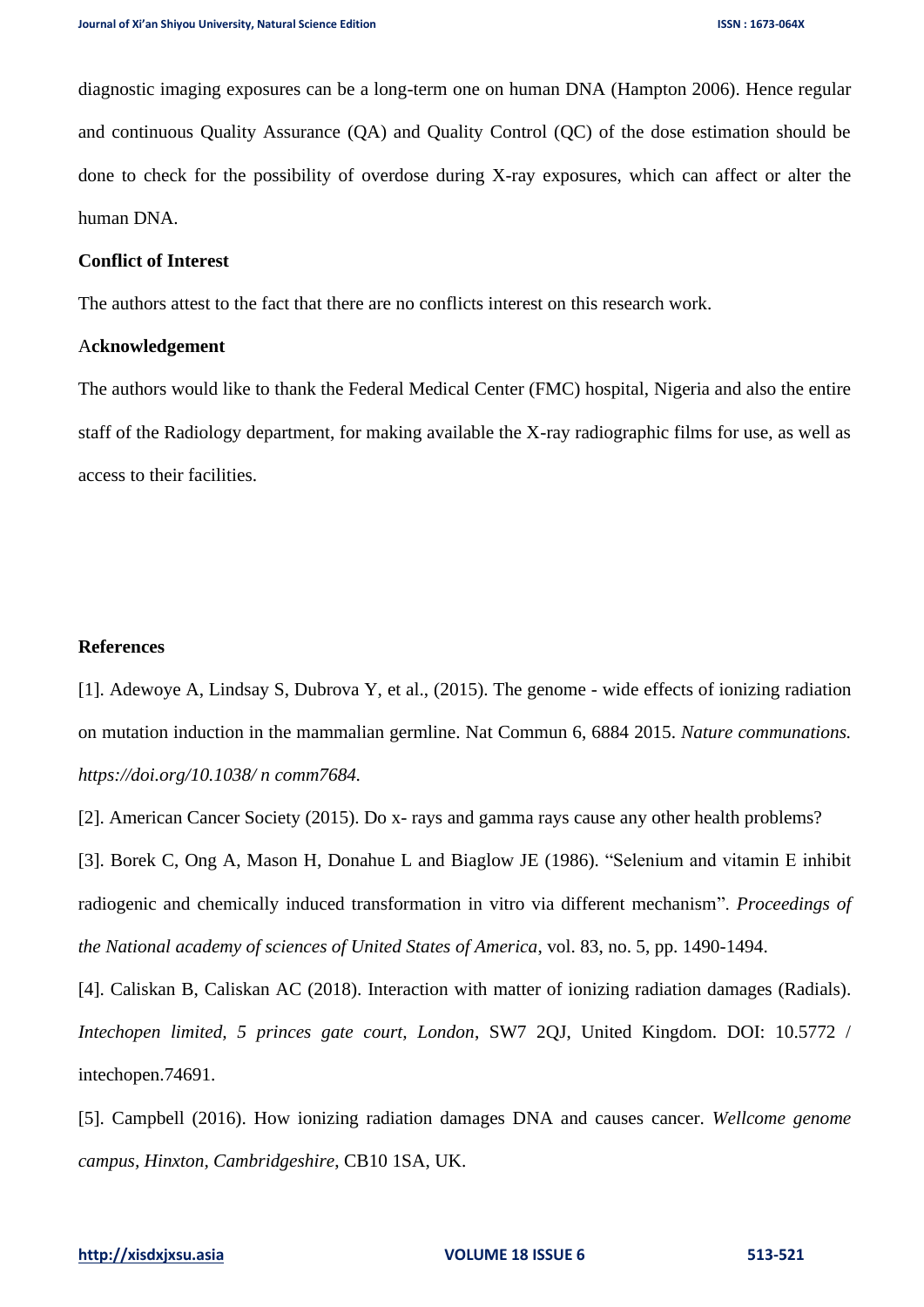[6]. Giardi MT, Toulouspakis E, Bertolotto D and Mascetti G (2013). "Preventive or potential value of nutraceuticals against ionizing radiation - induced oxidative stress in exposed subjects and frequent fliers," *International journal of molecular sciences*, vol. 14, no 8, pp. 17168-17192.

[7]. Hampton T (2006). "Researchers examine long-term risks of exposure to medical radiation," *The journal of the American medical association*, vol. 296, no.6, pp. 638-640.

[8]. Hanson, MA & Skinner, MK (2016). Developmental origins of epigenetic trans generational inheritance. *environ epigenetics* 2, 1-21.

[9]. [https://bioethicarchive.georgetown.edu/achre/final/intro\\_fn.html#fn90](https://bioethicarchive.georgetown.edu/achre/final/intro_fn.html#fn90) (2020). What effects can ionizing radiation have on chemical bonds?

[10]. Kumagai T, Rahman F, Smith, AA (2018). The Microbiome and radiation induced – bowed injury: Evidence for potential mechanistic role in disease pathogenesis. *Nutrients. 2018 Oct 2 [PubMed PMID*: 30279338].

[11]. Lobrich M, Rief N, Kuhne M 'et al' (2005) "In vivo formation and repair of DNA double - strand breaks after computed tomography examinations.'' *Proceedings of the national academy of sciences of United States of America,* vol. 102, no. 25, pp. 8984-8989.

[12]. Miska, EA & Ferguson – Smith, AC (2016). Trans generational inheritance: Models and mechanism of non – DNA sequence – based inheritance. *Science 354*, 778–782.

[13]. Nguyen PK and Wu JC (2011). "Radiation exposure from imaging tests: is there an increased cancer risk?" *Expert review of cardiovascular therapy*, vol.9, no.2, pp. 177-183.

[14]. Picano E, Vano E, Rehani MM 'et al' (2014). "The appropriate and justified use of medical radiation in cardiovascular imaging: a position document of the ESC associations of cardiovascular imaging, percutaneous cardiovascular interventions and electrophysiology", *European heart journal*, vol. 35, no. 10, pp. 665-672.

[15]. Rothkamm K, Lobrich M (2003). Evidence for a lack of DNA double - strand break repair in human cells exposed to very low X- ray dose. PNAS. 2003, 5057-5062. *[PMC free article] [PubMed] [Google Scholar] [Ref list].*